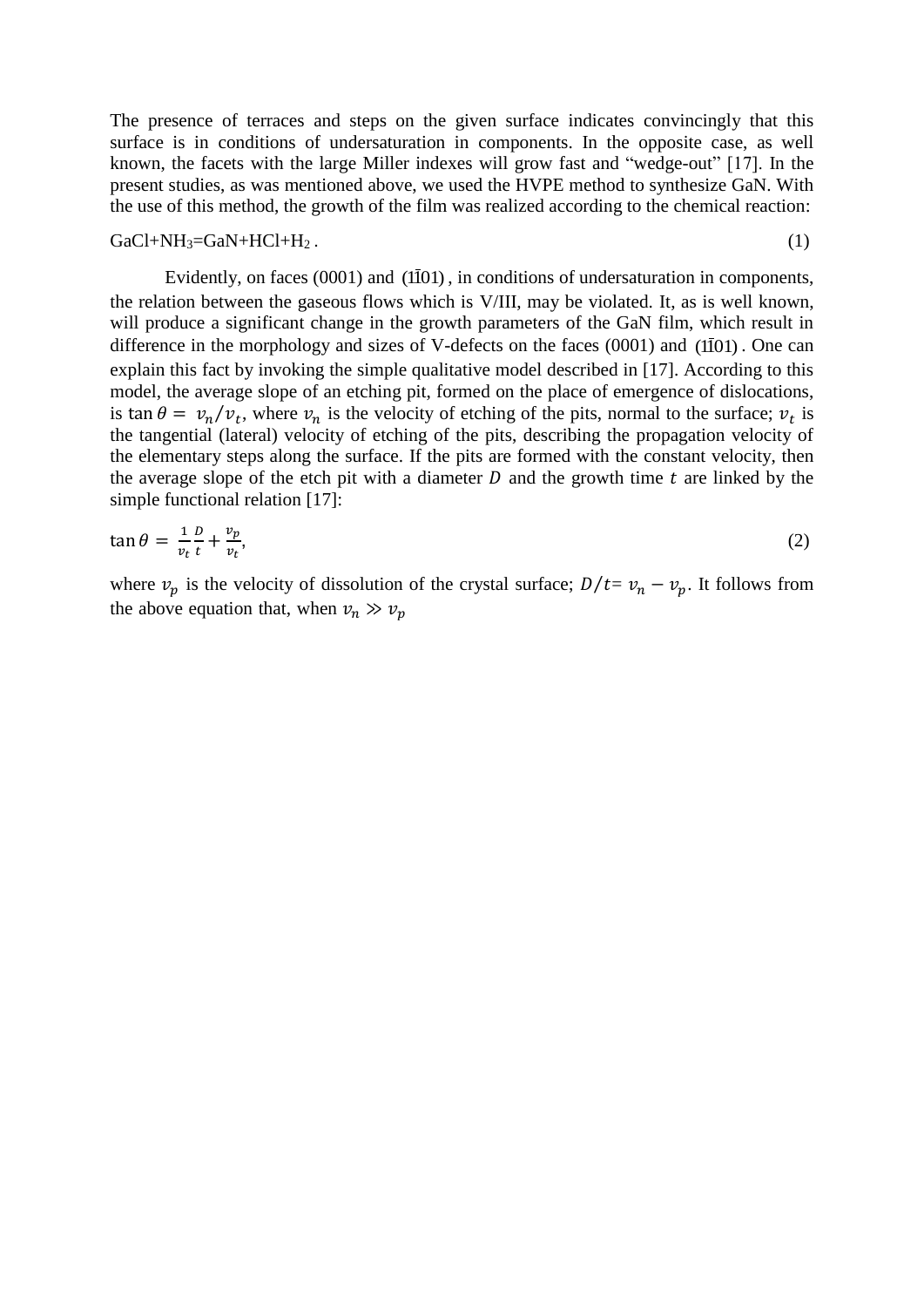of etching  $v_p$ , entering into formula (2), will be higher for the face (0001). Hence, and according to formula (2), the etch pits, formed on the dislocations, will be wider and deeper.

In this connection we mention, that in the vicinity of the emergence of dislocations and on the faces  $(0001)$  and  $(1\overline{1}01)$ , the relation between gaseous flows of the components, V/III, may be violated, see Eq. (1).

## **5. Thermodynamics and kinetics of the nucleation of V-defects in polar and semipolar epitaxial GaN films**

A large body of models describing the nucleation of etch pits on dislocations, are fully considered in the monograph [17]. Among them the Cabrera [22] and Schaarwehter [23] models hold the lead. According to the Cabrera model, the formation of a disk-shaped (or coin-shaped) etch pit results in a decrease in free energy by  $hA\kappa \ln r/r_0$ , where  $A =$  $G^{GAN}b^2/4\pi$ ,  $G^{GAN}$  is a shear modulus of GaN; b is the Burgers vector of dislocations in GaN;  $\kappa = 1/(1 - \nu)$ ;  $\nu$  is the Poisson coefficient of GaN; and  $r_0$  is a radius of the dislocation nuclei, beyond which the theory of elastic continuum is valid,  $r$  and  $h$  are a radius and a depth of an etch pit, respectively. Schaarwehter [23] has shown that the Cabrera model holds only beyond the dislocation nucleus, which is not, however, proved experimentally. He proposed to take for calculations another form of the potential, namely, the potential of the form  $hA\kappa(r/r_0)$ , i.e. the deformation energy, along Schaarwehter, increases linearly with radius, not logarithmically as it does in the Cabrera model. As a result, Schaarwehter has derived the expressions for the critical radius  $r'_{cr}$  and the free energy  $\Delta F'_{d}(r'_{cr})$  of an etch pit nucleated on dislocations. These dependences are of the form:

$$
r'_{cr} = \frac{v\Omega}{\Delta \mu} \Big( 1 - \frac{A\kappa}{2\pi \gamma r_0} \Big) = \sqrt{p} r_{cr},\tag{3}
$$

$$
\Delta F_d^*(r'_{cr}) = p\Delta F^*(r_{cr}).\tag{4}
$$

Here  $p = \left(1 - \frac{A}{2}\right)$  $\left(\frac{A\kappa}{2\pi\gamma r_0}\right)^2 = \left(1 - \frac{r}{r}\right)$  $\left(\frac{r_F}{r_0}\right)^2$ ;  $r_F = \kappa G^{GAN} b^2 / 8\pi^2 \gamma$  is the Frank radius;  $\gamma$ , surface energy;  $\Omega$ , a volume per atom, in our case, per a molecule of GaN;  $\Delta \mu = kT \ln C/C_o$ ;  $C_o$ , the concentration of saturation in the vapor phase;  $C$ , the concentration of the matter at the place of emergence of dislocations;  $r_{cr} = \gamma \Omega / \Delta \mu$ , the critical size of an etch pit, formed on the smooth surface, without regard for the dislocation energy;  $\Delta F^*(r_{cr}) = \pi h \gamma^2 \Omega / \Delta \mu$ , the free energy of formation of an etch pit of depth  $h$  on the crystal surface, without considering the dislocation energy.

The expression for the chemical potential  $\Delta \mu$ , entering into formulas (2) and (3), is applicable to one -component systems only. It is can, however, be generalized, by invoking the recently developed theory of nucleation of a new phase in chemical reactions [24], in which the chemical affinity  $\xi$  plays a role of the quantity  $kT \ln C/C_0$ . In our case, with regard for the reaction (1) of formation of GaN, for the chemical affinity  $\xi$  we have the expression

$$
\xi = kT \ln \frac{P_{H_2} P_{GaCl}}{P_{NH_3} K_p^{GaN}},\tag{5}
$$

where  $K_p^{\text{GAN}} = P_{H_2}^0 P_{HCl}^0 / P_{NH_2}^0$  is the equilibrium constant of the chemical reaction (1);  $0$   $\mathbf{D}^0$   $\mathbf{D}^0$  $P_{H_2}^0$ ,  $P_{GaCl}^0$ ,  $P_{NH_3}^0$  are the pressures of hydrogen, gallium chloride and ammonia, respectively, which are equilibrium at temperature of the synthesis;  $P_{H_2}, P_{GaCl}, P_{NH_3}$  are the operating pressures [at which the synthesis of GaN occurs along the reaction (1)]. One should keep in mind, that on dissolving of the surface, the operating pressures in the gaseous phase may be comparable (or even lower) to the equilibrium pressures in the vicinity of the dislocation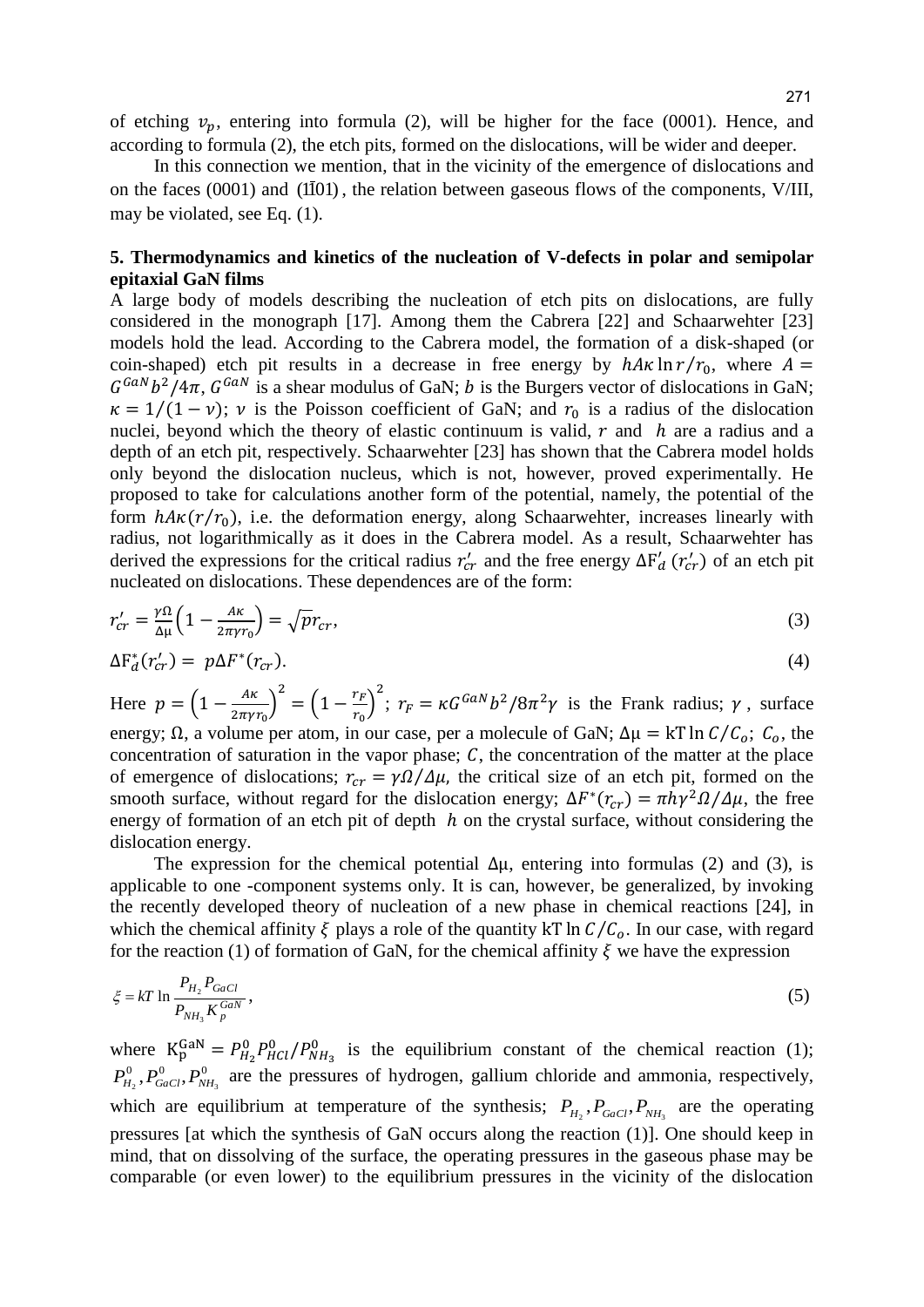nucleus.

Let us estimate the Frank radius for the faces  $(0001)$  and  $(1\bar{1}01)$  of GaN. In epitaxial layers with wurtzite structure of a lattice, the dislocations of three types are observed: the edge dislocations (mixed dislocations  $(b_m)$  and screw nano-tubes  $(b_{nano})$ . The corresponding Burgers vectors are:

$$
b_e = \frac{1}{3}(11\overline{2}0), (b_e = a, b_e^2 = a^2); b_m = \frac{1}{3}(11\overline{2}3), (b_{mm} = \sqrt{c^2 + a^2}, b_m^2 = 3.66a^2);
$$
  

$$
b_s = [0001], (b_s = c, b_s^2 = 2,66a^2); b_{nano} = n \times b_s,
$$

parameter n may take the following values  $n=1,2,3...$  and  $a=0,312$  nm;  $c=0,519$  nm. The values of the shear modulus  $G^{GAN}$ , of the Poisson coefficients  $\nu$  of GaN, and of surface energies  $\gamma$  for planes (0001) and (1101) are given in the paper [19]:  $G_{(0001)}^{GaN} \approx 113 \text{GaP}$ ,  $G_{(1\bar{1}01)}^{GaN} \approx 90$ GaP,  $v_{(0001)} \approx 0.336$ ;  $v_{(1\bar{1}01)} \approx 0.187$ ,  $v_{(0001)} \approx 4.41$   $\int m^{-2}v_{(1\bar{1}0)}$ 3.23 Jm<sup>-2</sup>. We note, that for  $\gamma_{(1\bar{1}01)}$  we used the value of the surface energy calculated in [19] for the face  $(11\overline{2}0)$  since from the crystallographic view point, the faces  $(1\overline{1}01)$  and  $(11\overline{2}0)$  differ insignificantly. As a result, for the Frank radius on the surface  $(0001)$ , in the case  $n = 1$ , we have  $r_F^{(0001)} \approx 5.5 \cdot 10^{-11} m$ . When  $n = 2$ ,  $r_F^{(0001)} \approx 3 \cdot 10^{-10} m$ . The Frank radius on the plane (1120) is  $r_F^{(0001)} \approx 2.8 \cdot 10^{-11} m$ . One can assume for estimates that  $r_0$  is of the order of the Burgers vector for the given face.

For the face (1101) the factor  $\sqrt{p}$  in formula (3) takes the following values: for the plane (0001) at n=1,  $\sqrt{p}_{(000)} \approx 0.88$ . For the plane (1120) -  $\sqrt{p}_{(1120)} \approx 0.91$ . By Schaarwehter theory [23], when the ratio  $r_F/r_0 < 0.5$  holds, the etch pits are nucleated in accord with the classic theory. In this case, the value of the surface energy is changed only and should be renormalized, according to (3), as  $\gamma' = \gamma \cdot \sqrt{p}$ . Since  $\sqrt{p} < 1$ , the critical size of the pit, at the same value of the chemical affinity, will be less, than that calculated without regard for effects of dislocations on the nucleation. The nucleation barrier will also be decreased (4), resulting in higher velocity of the nucleation compared with the case of a smooth surface. In our case, as follows from the above-given estimates, the ratio  $r_F/r_0 < 0.5$  takes place. Thus, in order to estimate the critical size and the nucleation velocity of etch pits, one should use the renormalized value of  $\gamma$ . If the condition  $r_F/r_0 < 0.5$  holds both on the plane (1101) and on the plane (0001), then, at the same value of the chemical affinity, the etch pits will be nucleated more intensively on the plane  $(1\bar{1}01)$  where their critical sizes will be less. The reason is that the surface energy of an etch pit on the plane  $(1\bar{1}01)$  is less than on the plane (0001). It is appropriate to note, that we ignored the lateral faceting of the etch pits. In a general case, taking it into account, we could come to the opposite result. In our model we assumed that the etch pits have a shape of plane disks.

When the nucleation occurs on nano-tubes with, we have  $r_F/r_0 \approx 0.6$  and, according to the paper [23], different scenarios of the pit growth can develop, depending on the chemical affinity value. Thus, when  $r_F/r_0 \approx 0.6$ , there exists some critical potential difference  $\Delta \mu^*$  which has the same dimension as the chemical affinity does. This potential difference is of the form:

$$
\Delta \mu^* = \frac{2\pi^2 \gamma^2 \Omega}{\kappa G^{GAN} b^2}.
$$
\n<sup>(6)</sup>

When  $\xi > \Delta \mu^*$ , the barrier for dissolution does not need to exist. In this case the pits will be formed as a result of the spontaneous nonstationary dissolution. When  $\xi = \Delta \mu^*$ , there may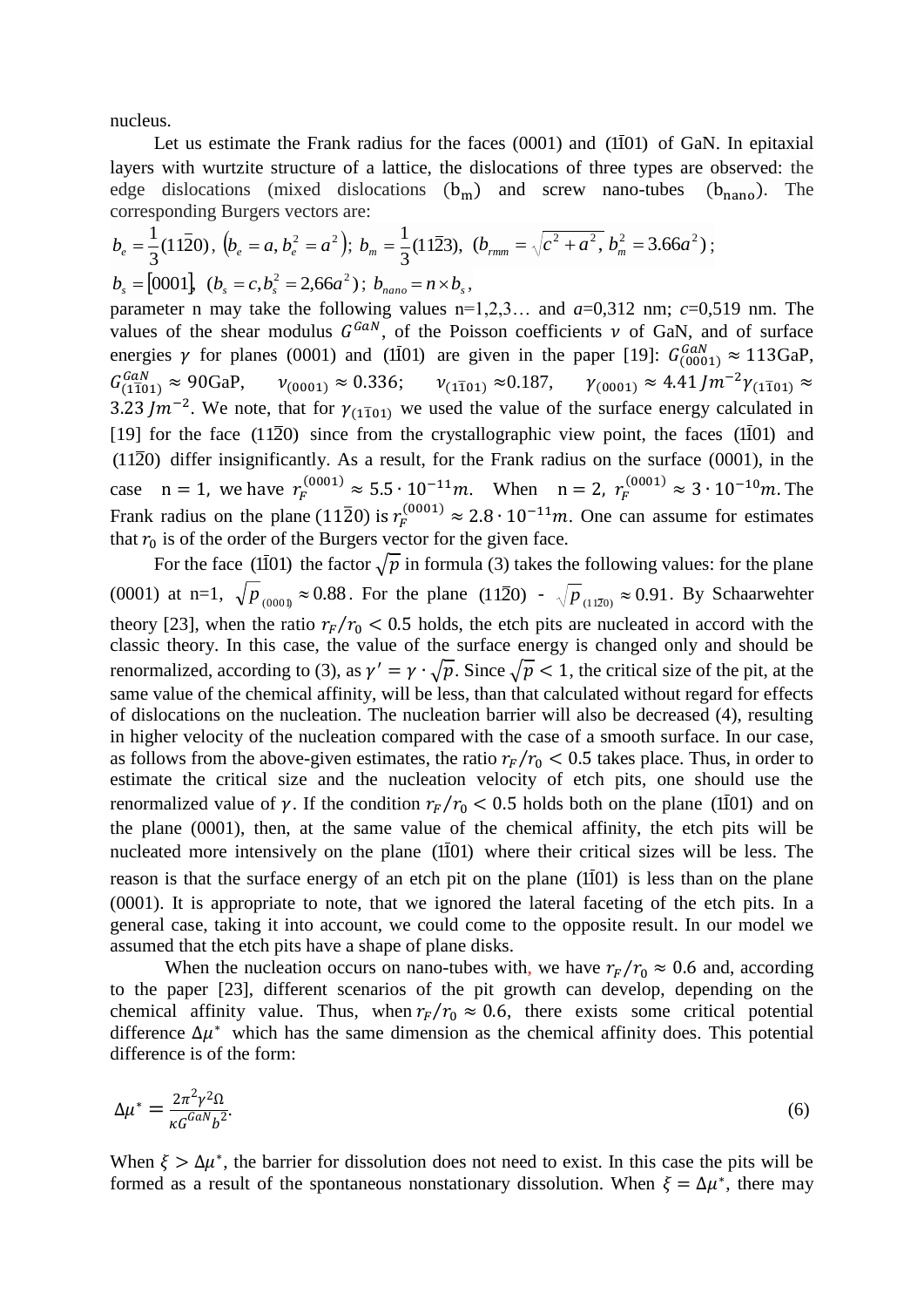occur either the stationary spiral dissolution around the screw dislocation, or the repeated process of the two-dimensional formation of nuclei, initiated by edge dislocations. Let us estimate the quantity  $\Delta \mu^*$ . By using the above-calculated data on the shear modules, surface energies, Burgers vectors and other parameters, we find that for the face (0001) with nanotubes, at n = 2,  $\Delta \mu^*_{(0001)} = 1 \cdot 10^{-19} J$ . We have grown the GaN film at 1080 °C. At this temperature the affinity is  $\xi \sim 0.14 \cdot 10^{-19} J$ , and, hence, the condition  $\xi \ll \Delta \mu^*$  turned out to hold. This is to say that the stationary process of layer-spiral etching of the plane (0001) around the screw dislocations takes place. This conclusion is fully sustained by the image of the V-defect with a characteristic layer-spiral relief, shown in Fig. 1. Such a result is evidence in favor of the decisive role of nano-tubes in the course of etching of the GaN(0001) plane. In the presence of nano-tubes, the etching on the plane is governed by the mechanism of the layer-spiral dissolution of the film.

On such dissolving, the morphology of the pit will be symmetric. The pit will dissolve fast, and its diameter and depth exceed significantly the sizes of the pit nuclei on the  $(1\overline{1}01)$ surface, since on this surface etch pits are nucleated in accord with common classic mechanism, though with renormalized surface energy.

As a result, the growth velocity and the sizes of V-defects on the surface of polar GaN(0001) will be large, compared with that on the surface of semipolar GaN( $1\overline{1}01$ ). It is precisely these phenomena that we observed in the experiment. In essence, the pit on the GaN(0001) surface dissolves (in an opposite sense) similarly to the growth of crystal: the role of the growth center is played, in this case, by a screw dislocation.

As is well known, in such conditions, the crystal will grow at arbitrary small oversaturations. For its growth there is no need for the two-dimensional nucleation of steps. The steps are formed by screw dislocations.

## **6. Conclusions**

The studies have revealed the following:

1. V-defects, formed on the surface of polar GaN(0001), synthesized on AlN/SiC/Si(111) heterostructure, are regularly hexagons.

2. V-defects on the surface of semipolar  $GaN(I\bar{I}01)$ , synthesized on  $AlN/SiC/Si(100)$ heterostructure, exhibit the asymmetric morphology and are extended along the  $\langle 1123 \rangle$ direction.

3. The dislocation nano-tubes, formed by screw dislocations, play a decisive role in the formation of V-defects on the GaN(0001) surface. In the presence of nano-tubes, the etching on the plane (0001) is governed by the mechanism of the layer-spiral dissolving of the film.

4. V-defects on the surface of semipolar  $GaN(1\bar{1}01)$  are originated according to the common classic mechanism of nucleation of a new phase, though with the renormalized value of the surface energy  $\gamma$ . The renormalized value of  $\gamma$  depends on elastic properties of a medium (a film material) and on the value of Burgers vector of dislocations present on a given surface.

## *Acknowledgment*

*Authors express their deep gratitude to the Russian Science Foundation (grants No 14 12- 01102and No 14-22-00018) for support of this work.* 

## **References**

[1] N. Sawaki, Y. Honda // *Science China Technological Sciences* **54** (2011) 38.

[2] D.A. Haeger, E[.C. Young,](http://scitation.aip.org/content/contributor/AU0282811) [R.B. Chung,](http://scitation.aip.org/content/contributor/AU0282814) [Feng Wu,](http://scitation.aip.org/content/contributor/AU0227421) [N.A. Pfaff,](http://scitation.aip.org/content/contributor/AU0282818) [M. Tsai,](http://scitation.aip.org/content/contributor/AU0282819) [K. Fujito,](http://scitation.aip.org/content/contributor/AU0282821) [S.P. DenBaars,](http://scitation.aip.org/content/contributor/AU0264733) [J.S. Speck,](http://scitation.aip.org/content/contributor/AU0264732) [S. Nakamura,](http://scitation.aip.org/content/contributor/AU0282289) [D.A. Cohen](http://scitation.aip.org/content/contributor/AU0282823) // *Applied Physics Letters* **100** (2012) 161107.